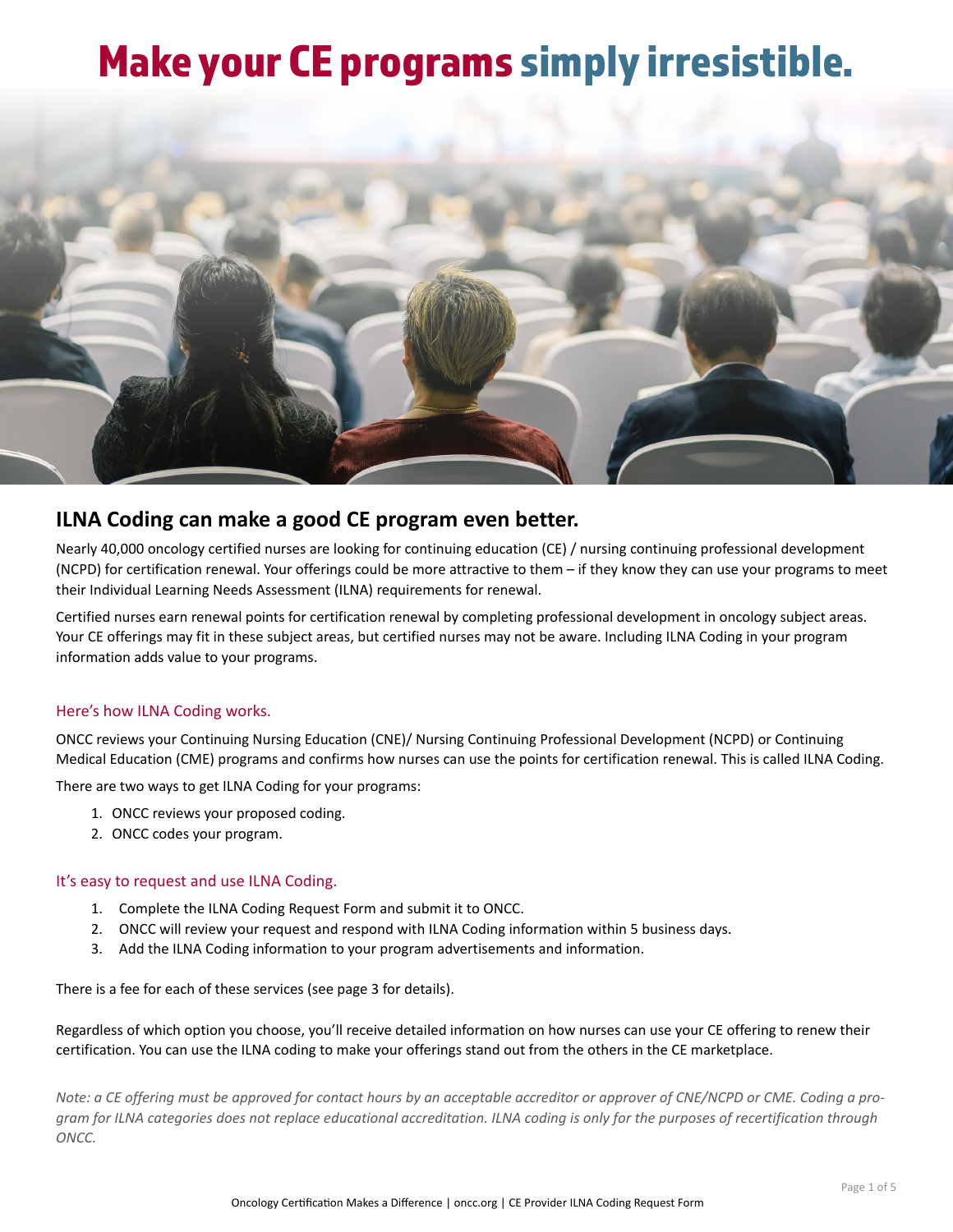1-hour CNE/NCPD/CME hour = 1 Point

# **CE Offerings of 4 contact hours or less**

- 1. Decide what the program is generally about at a high level. For example: Early Detection, Treatment, End-of-Life Care, etc. Programs may address more than one subject area.
- 2. Look at the list of ILNA Subject Areas on the Coding Request Form and find the corresponding, reasonably-related subject area(s) where renewal points may apply.
- 3. Choose the reasonably-related subject area(s) where the renewal points apply. Don't divide points for programs of 4 hours or less among multiple subject areas. If the offering could apply to more than one subject area, the total points may be applied in any one of the reasonably related areas. For example: if the content applies to Early Detection, Treatment or End-of-Life, the renewal points for the program could be applied to Early Detection or Treatment or End-of-Life.

# **Large CE Offerings/Conference with Multiple Sessions**

- 1. Consider what each session or portion of the program is generally about at a high level. For example: Early Detection, Treatment, End-of-Life Care, etc.
- 2. Look at the list of ILNA Subject Areas on the Coding Request Form and find the corresponding, reasonablyrelated subject area(s) where renewal points may apply for each session/portion of the program.
- 3. Code the offering so the renewal points apply in the reasonably-related subject area(s). Don't divide points for individual sessions among multiple subject areas. Renewal Points for a session or portion of the program may be applied in any one of the reasonably related areas. For example: if the session content could apply to Early Detection, Treatment or End-of-Life, the points for the session could be applied to Early Detection or Treatment or End-of-Life.

## **ILNA Coding Statements**

Once ILNA Coding is approved, you may use the following advertising statement in conjunction with your program.

"The program content has been reviewed by the Oncology Nursing Certification Corporation (ONCC) and is acceptable for recertification points in the following ILNA subject areas:"

## Have Questions?

Contact ONCC at 877-769-ONCC (6622) or ilna.coding@oncc.org.

*Disclaimer: ONCC review is only for designating content for renewal points and is not for educational accreditation. Programs must be formally approved for CNE/NCPD or CME hours by an acceptable accreditor/approver. If the CE provider does not obtain formal approval to award CNE/NCPD or CME by an acceptable accrediting/approval body, no information related to ONCC recertification or ILNA categories may be used in relation to the program.*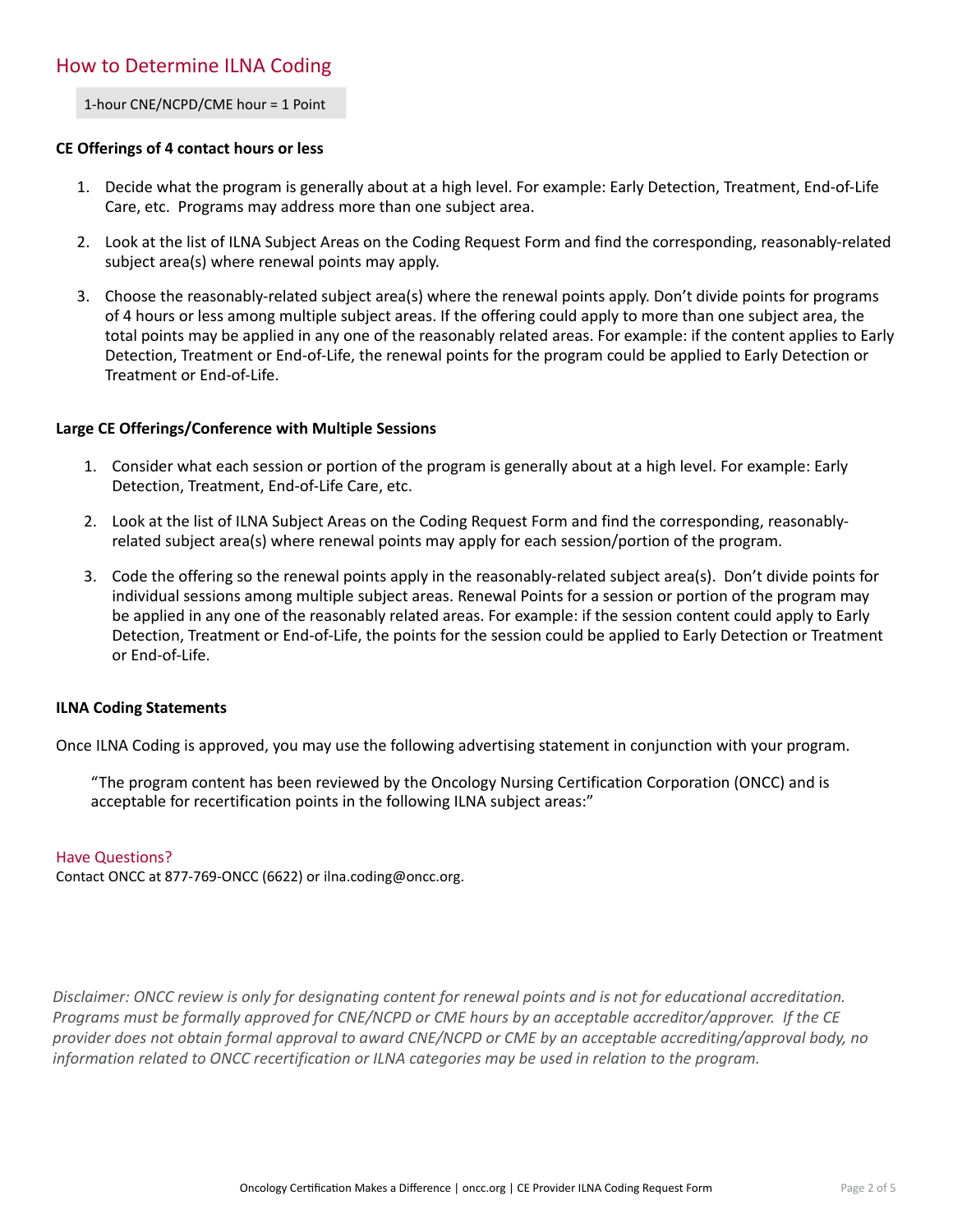# **Request for ILNA CE Coding - CE Providers**

To expedite processing, please complete the following form using a computer.

| CE PROVIDER INFORMATION                                                                              |                   |
|------------------------------------------------------------------------------------------------------|-------------------|
|                                                                                                      |                   |
| Contact Name: with a state of the contact of the contact Name: which is a state of the contact Name: |                   |
|                                                                                                      |                   |
|                                                                                                      |                   |
| Check whether the CE Provider is: $\Box$ For-profit                                                  | $\Box$ Non-profit |

#### FEES & SERVICES

Indicate whether you are requesting:  $\Box$  Complete Coding for CE  $\Box$  Review Coding for CE Please see instructions on page 2 for a detailed explanation of the difference between "Complete Coding" and "Review Coding"

|                         | For-Profit CE Providers |                    |                    | Non-Profit CE Providers |
|-------------------------|-------------------------|--------------------|--------------------|-------------------------|
| Number of               | Complete                | Review             | Complete           | Review                  |
| <b>CE Contact Hours</b> | <b>ILNA Coding</b>      | <b>ILNA Coding</b> | <b>ILNA Coding</b> | <b>ILNA Coding</b>      |
| $0.1 - 4.0$             | \$75                    | \$50               | \$40               | \$25                    |
| $4.1 - 8.0$             | \$150                   | \$75               | \$75               | \$40                    |
| $8.1 - 12.0$            | \$200                   | \$100              | \$100              | \$50                    |
| $12.1 - 16.0$           | \$300                   | \$150              | \$150              | \$75                    |
| $16.1 - 20.0$           | \$400                   | \$200              | \$200              | \$100                   |
| More than 20 hours      | Call for fee            |                    |                    |                         |

Need it faster? Expedited service available for additional fee.

 $\checkmark$  \$50 for expedited coding. Coding will be completed in two business days.

# PAYMENT INFORMATION

## Please check one:

|                              |                   | $\Box$ Check/Money Order (payable to Oncology Nursing Certification Corporation) |                 |
|------------------------------|-------------------|----------------------------------------------------------------------------------|-----------------|
| $\lceil \bullet \rceil$ Visa | $\Box$ MasterCard | $\Box$ American Express                                                          | $\Box$ Discover |

| Cardholder's Name (print) |            | Signature             |                         |
|---------------------------|------------|-----------------------|-------------------------|
|                           |            |                       |                         |
| Card number               | Expiration | <b>CSC/CSV Number</b> | <b>Total Amount Due</b> |

## SUBMISSION INSTRUCTIONS

Submit the Request for ILNA Coding, a copy of the program brochure or content outline, and the CE Assignment Form (if submitting proposed coding). Please allow five business days for ONCC to process your coding. Forms completed using a computer and submitted via email will be processed faster.

Please submit by email (preferable), mail, or fax to ONCC: Oncology Nursing Certification Corporation Fax: 412-859-6168 Email: ilna.coding@oncc.org Attn: Program Managers 125 Enterprise Drive Pittsburgh, PA 15275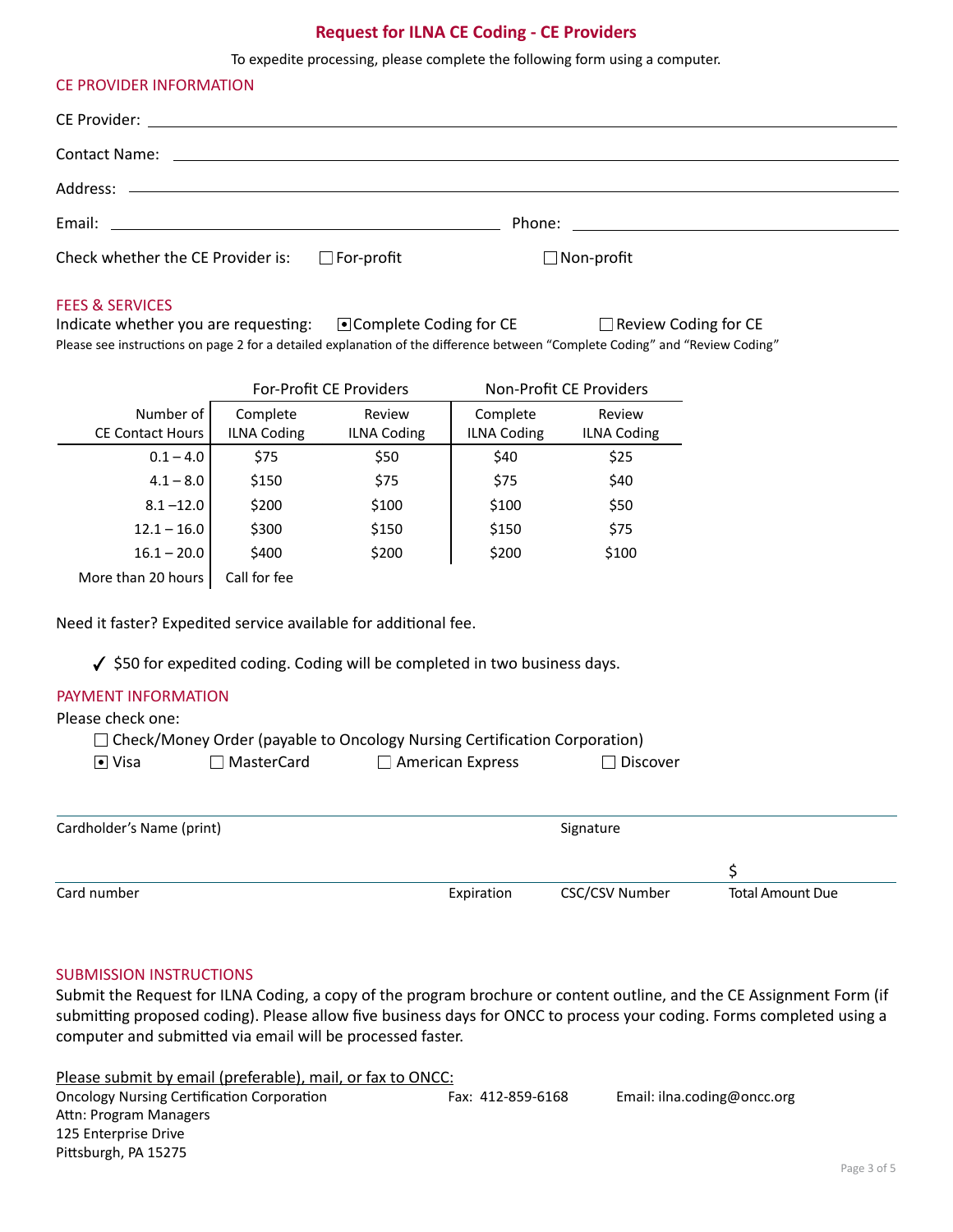# **Request for ILNA CE Coding - CE Providers**

| <b>CE PROGRAM INFORMATION</b>                                                                                                    |                                                                                                                                                                                                                                |  |
|----------------------------------------------------------------------------------------------------------------------------------|--------------------------------------------------------------------------------------------------------------------------------------------------------------------------------------------------------------------------------|--|
|                                                                                                                                  |                                                                                                                                                                                                                                |  |
|                                                                                                                                  | CE Provider Name: We have a state of the state of the state of the state of the state of the state of the state of the state of the state of the state of the state of the state of the state of the state of the state of the |  |
| Accrediting Organization:<br><b>Contract Contract</b><br>contact hours by an acceptable accreditor or approver of CNE/NCPD/CME). | (The name of organization that has approved the program for contact hours. To qualify for renewal points, a CE program must be approved for                                                                                    |  |
| Total CE: ____________________                                                                                                   |                                                                                                                                                                                                                                |  |
| Start date/time of program ____________________                                                                                  |                                                                                                                                                                                                                                |  |
| Expiration date (if online/on-demand)                                                                                            |                                                                                                                                                                                                                                |  |
|                                                                                                                                  |                                                                                                                                                                                                                                |  |
| brochure, content outline, or program handout when submitting this form.                                                         | List the program objectives below, and the estimated length of time that will be allotted to each. Please attach a                                                                                                             |  |
| Objective(s):                                                                                                                    | <b>Estimated Program</b><br>Time for Objective:                                                                                                                                                                                |  |
|                                                                                                                                  |                                                                                                                                                                                                                                |  |
|                                                                                                                                  |                                                                                                                                                                                                                                |  |
|                                                                                                                                  |                                                                                                                                                                                                                                |  |
|                                                                                                                                  |                                                                                                                                                                                                                                |  |
|                                                                                                                                  |                                                                                                                                                                                                                                |  |
|                                                                                                                                  |                                                                                                                                                                                                                                |  |
|                                                                                                                                  |                                                                                                                                                                                                                                |  |
|                                                                                                                                  |                                                                                                                                                                                                                                |  |
|                                                                                                                                  |                                                                                                                                                                                                                                |  |
|                                                                                                                                  |                                                                                                                                                                                                                                |  |
|                                                                                                                                  |                                                                                                                                                                                                                                |  |
|                                                                                                                                  |                                                                                                                                                                                                                                |  |